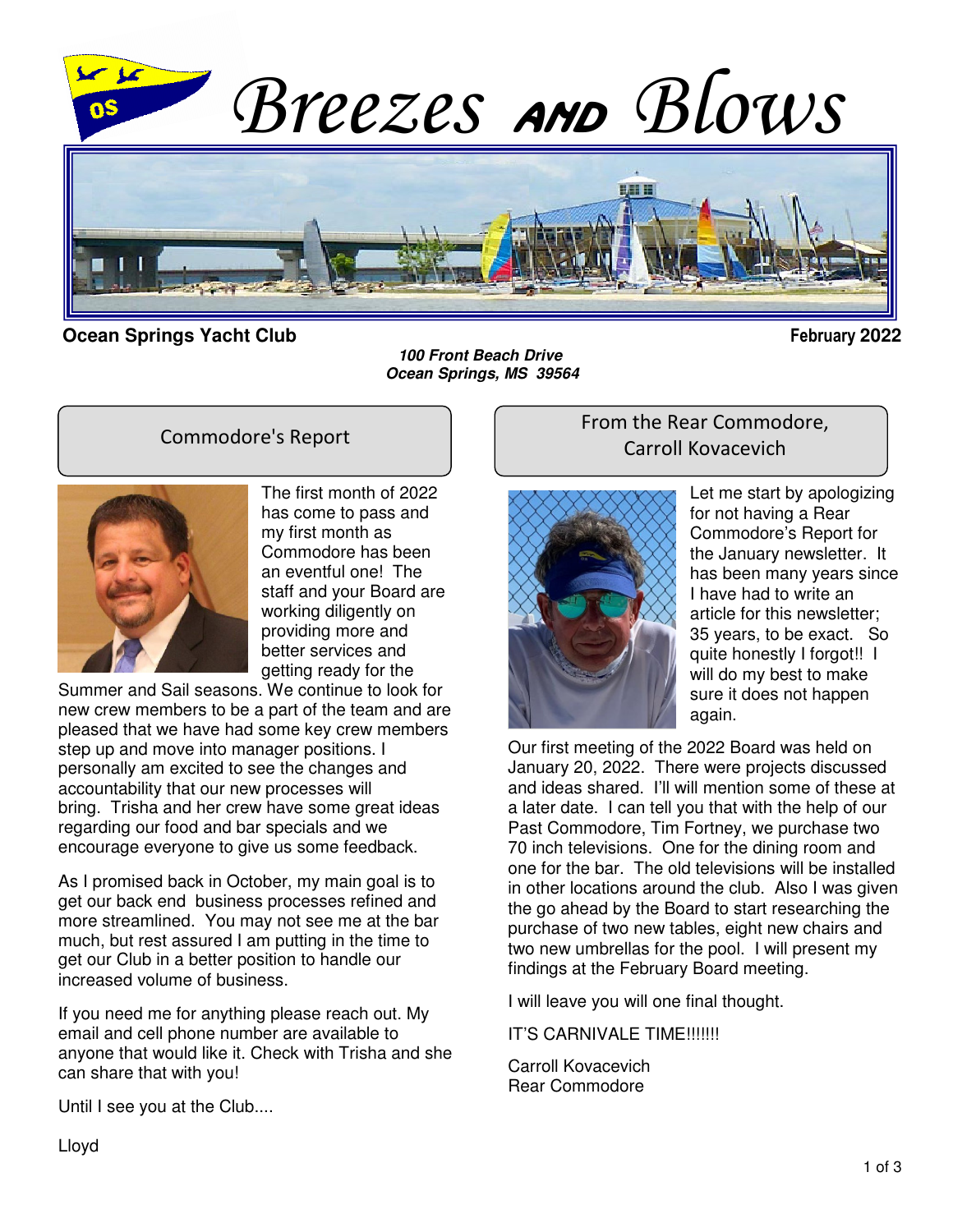

 $\overline{1}$ 

*Ocean Springs Yacht Club ~* **https://www.osyc.com** **P.O. Box 821, Ocean Springs MS 39566 (228) 875-1915** 

## From the Fleet Captain, Robbie Holstead FleetCaptain@OSYC.com



Greetings from your Fleet Captain -

I hope all of you are having a good start to the year and staying warm. Sailing season is right around the corner and will be here before we realize it. The sailing committee is working with Ocean Springs Sailing

Squadron (OSSS) to get the club sailing boats reworked and ready for the up coming sailing season and youth summer sailing camps.

OSSS was able to get a pontoon boat at the end of 2021 that will be used as the committee boat for our future regattas. We have had success in hosting sailing events with members volunteering their time and boats for our regattas in the past and look forward to the same support this year.

I attended the Winter Gulf Yachting Association (GYA) meeting in January, although it was decided to hold it virtually instead of in person. I shared our 2022 regatta schedule and our events are posted at the GYA website. I am sharing the schedule here also. All events are listed other than the GYA Multihull Championship, which we are hoping to hold at OSYC in September of this year. All our regattas should be up on Regatta Network for registration by February 1.

The schedule for the Summer Sailing Camp will be up in February, look for this link to registrar at osyc.com under youth sailing this month.

I hope to see everyone at the club soon!!

Robbie Holstead Fleet Captain

## 2022 OSYC/OSSS Regatta Schedule

April 8 9 & 10 2022 Midwinters East and April Fools Regatta

April 30 May 1 1699 Regatta

May 28 & 29 Slip to Ship

June 11 & 12 Chapman Regatta/MCYA OSYC hosting with SRYC

June 18 Round the Horn

June 20-24 Hobie 20 North American Championship

July 9 & 10 Island Hop

August 27 & 28 Katrina Memorial OSYC Club Wave Championship

October 22 & 23 Shearwater Regatta



Sunset Cocktail Catamaran Sail (Project Expedition)